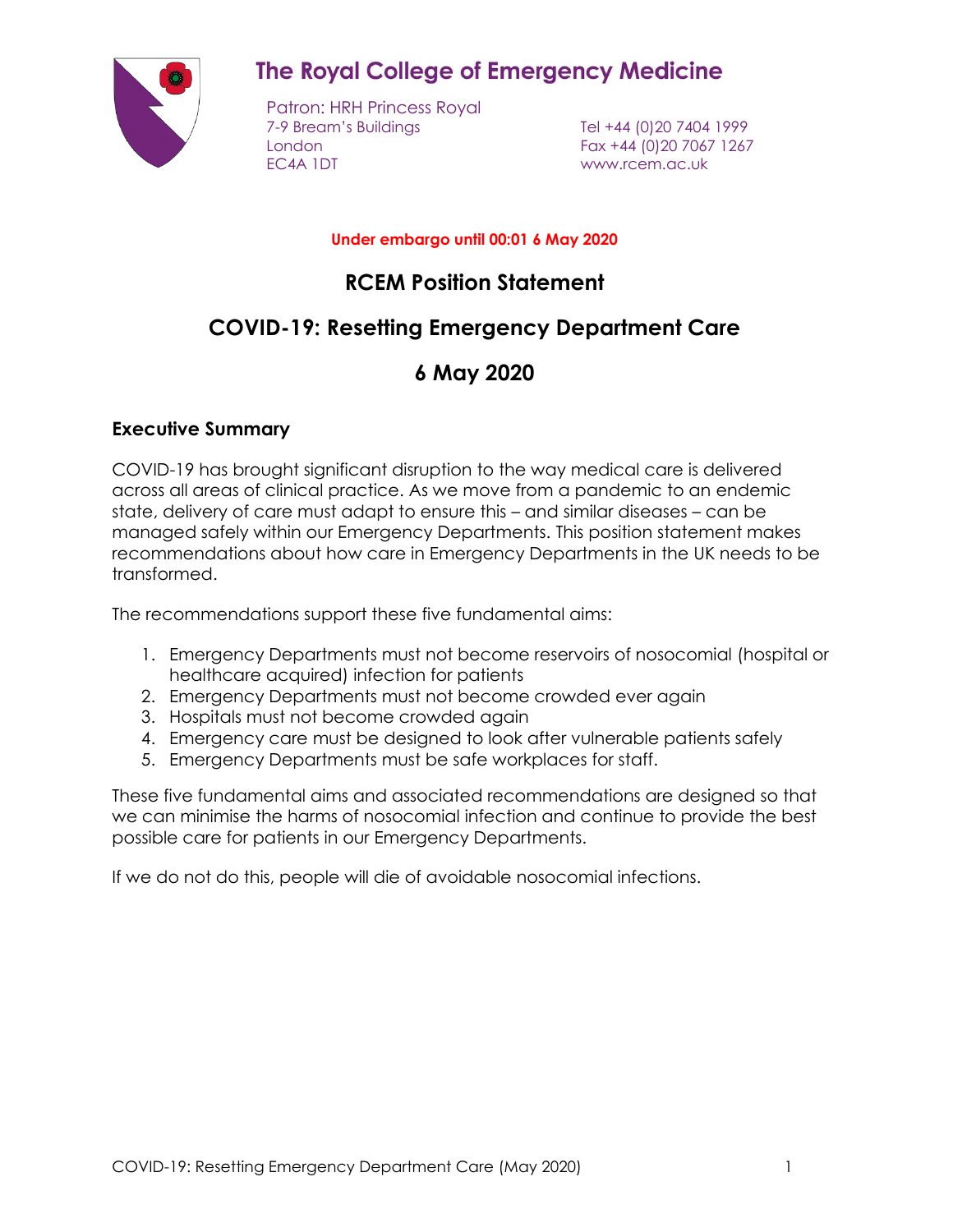### **The Emergency Medicine response to COVID-19: much done, more to do.**

The coronavirus pandemic has brought suffering and damage to many lives across the world and will continue to challenge national health systems for years to come. The NHS response has been phenomenal; demonstrating an ability to optimise the delivery of patient care that puts patient safety first. As we move from a pandemic to an endemic state, delivery of care must also change to ensure this – and similar diseases – can be managed safely, alongside regular Emergency Care, within our Emergency Departments and wider healthcare systems.

Past disruptions to healthcare delivery have put increased pressure on Emergency Departments as they are perceived to be 'safe places' by the public and other parts of the system, and therefore the default option for all healthcare needs. This has contributed to unsustainable overcrowding and corridor care in Emergency Departments.

The SARS-CoV-2 virus causing COVID-19 is not unique in its method of spread, and this pandemic has highlighted the critical importance of high-quality infection prevention and control. We must learn from this response and make changes to our future operations. As we progress beyond the peak of this outbreak, we must take action now to ensure patient safety is never jeopardised again through poor infection control, design, physical crowding, inadequate staff protection, and corridor care. We cannot treat ill and injured people in an environment that does not allow adequate social distancing.

Attendances at Emergency Departments fell during the first two months of the pandemic. Possible reasons for this include changes in disease patterns or behaviour, patients being treated by alternative pathways, or anxiety over presenting to hospitals. This is not fully understood yet but there appears little or no evidence of patients being able to access 'alternative pathways'. The extent to which patient behaviour was influenced by each of these is uncertain, but we know that most of the decline has been in lower acuity groups and the rate of presentation of seriously ill patients has fallen by a lesser amount. It is important to consolidate alternative routes of access for lower acuity patients, whilst maintaining access for those who need the services of Emergency Departments and hospitals. This would both ensure the best possible outcomes and lower nosocomial infection risk for patients and staff.

The response of the public in complying with the social isolation imposed by lockdown has been impressive and effective. The pandemic has driven use of NHS 111 and other advice lines in a way that had previously not been realised. Ambulance services have focused heavily on prioritisation and need for conveyance. Primary care and other services have undergone a paradigm shift in how consultations are conducted, and community work is undertaken. There has been a transformation in the way that many specialties have delivered care to their most vulnerable patients to minimise their risk of nosocomial infection, by increasing the use of telemedicine and remote consultations. This needs to continue. Major changes have been made to the way patients are cared for throughout the system to effectively respond to the pandemic. Some of these changes are welcome – many are overdue – such as increased use of virtual fracture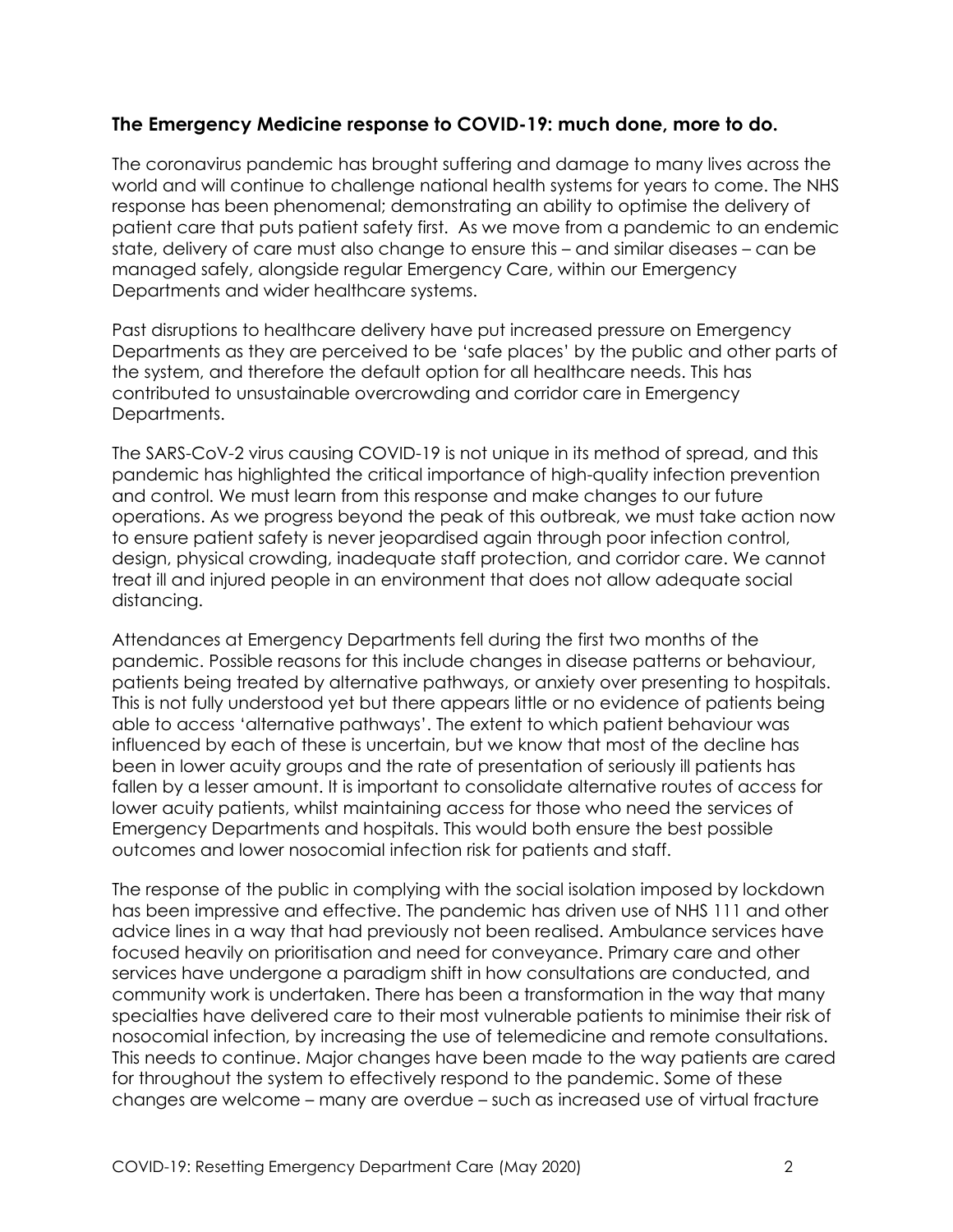clinics, telemedicine, and careful consideration around the value of hospital admissions and end of life care. Many such changes have been implemented at pace and the normal safeguards to ensure they work as intended may be missing. In these cases, it is important to consider the changes carefully and adapt where necessary. It is also important that the public, who pay for and use these services, are meaningfully consulted as to how Emergency Departments need to change.

Emergency Departments have been extensively reconfigured into streams to separate patients more likely to have COVID-19 from those less likely; in many cases this has involved changed or increased footprints. Many departments have also operated different rotas and introduced new processes, and traditional inpatient team involvement at the "front door" has increased, with improved access to face-to-face specialist opinions and radiology.

Hospital occupancy has fallen due to a combination of fewer "medically fit" patients remaining in hospital, acceptance of different admission and discharge thresholds, improvements in pathways within hospitals, and reductions in elective surgery. This illustrates that delayed transfers of care and the resulting exit block is not an insoluble problem, and can be fixed where there is a political, financial, managerial and clinical will. Patient flow has improved, and many Emergency Departments are less crowded as result of all of these changes.

RCEM welcomes signs of recovery from the first wave of the pandemic but cautions that we are at the beginning of a long period of necessary transformation. Failing to appreciate this risks minimising the significant pre-pandemic problems in urgent and emergency care. There is also a concerning risk that subsequent waves may coincide with a seasonal flu epidemic, creating more pressure.

There is a moral imperative to ensure our Emergency Departments never become crowded again. If we are crowded, we cannot protect patients and staff. Crowding has long been associated with avoidable mortality, and COVID-19 reinforces and multiplies this risk. Emergency Departments will need to continue to operate in segregated streams, with an absolute focus on minimising nosocomial infections. There will be a 'nosocomial dividend' from implementing these recommendations, with reduced infections to staff and patients and improved safety and quality of care. This will also need to be the case within the whole system, and the challenge that this represents cannot be underestimated. The whole health system must adapt and change.

Emergency Departments should return to their original core purpose: the rapid assessment and emergency stabilisation of seriously ill and injured patients. They can no longer be used to pick up the pieces where community, 'out of hours', or specialist care has struggled to cope. This will need leadership and active support at national, regional and local level, together with changes in behaviour from both the public, this will only be possible if patients have 24/7 access to high quality services they can trust.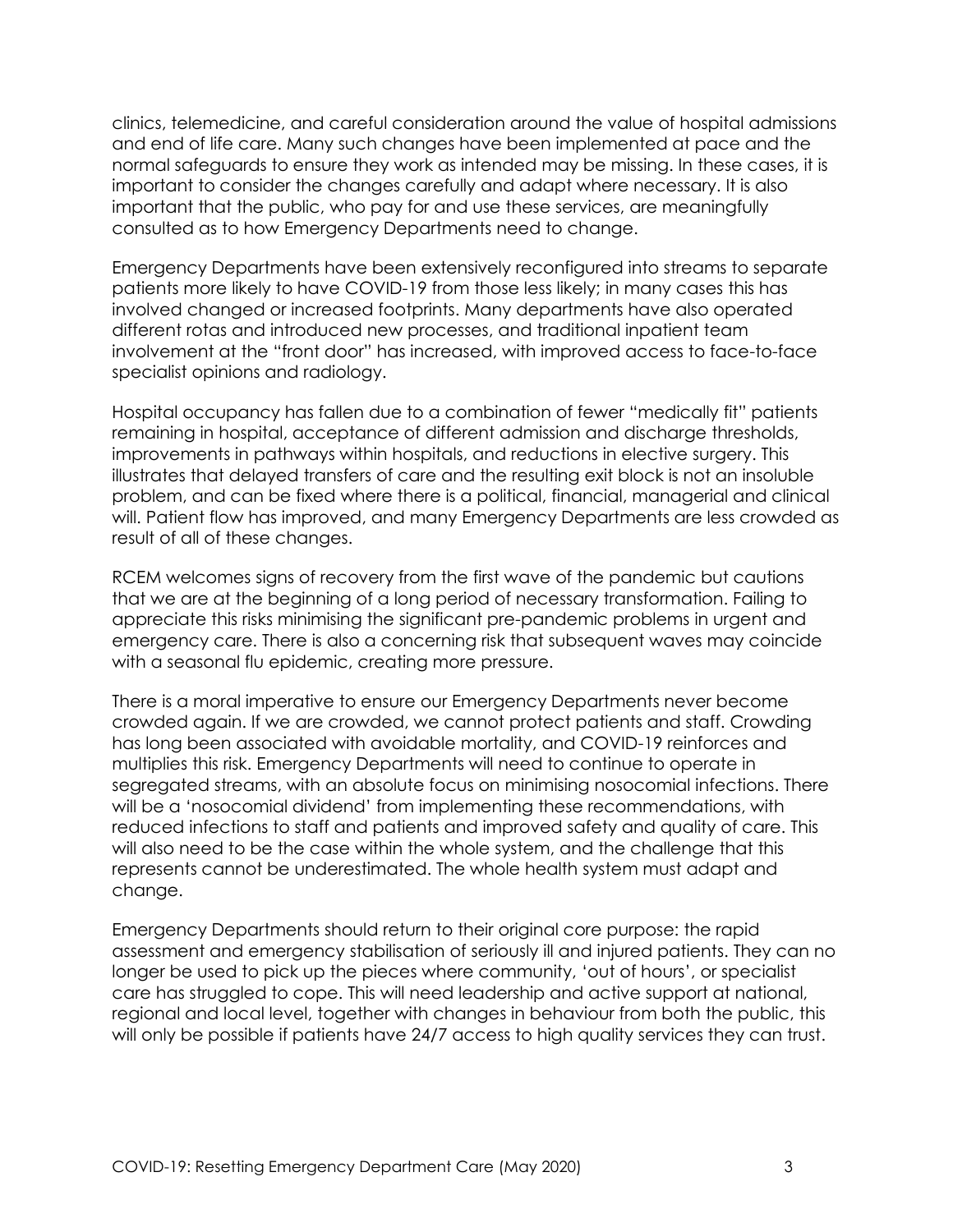### **Recommendations to ensure patient safety and high-quality emergency care**

#### **1. Improved infection control**

- Patients who come through 'blue light' 999 or self-present with time critical illnesses will need to be assumed to have a contagious infection until more information can be gathered, so that their treatment is not delayed. This may mean an end to the waiting room as we know it.
- Staff will need appropriate levels of Personal Protective Equipment (PPE) to manage this unknown risk. Nosocomial outbreaks affecting healthcare workers and vulnerable patients in our Emergency Departments must be unacceptable.
- Triage processes need to routinely consider infection control, leading to reduced hospital acquired infections (HAI) for patients and staff.
- Tests with rapid turnaround of results should be readily available to ensure patients are nursed in appropriate areas of the hospital if admitted.
- Clinical staff will need levels of PPE appropriate to the risks of working with undifferentiated patients.
- The combination of segregated departments and reduced productivity will require flexible staffing reconfiguration.
- PPE, rigid visitor policies and social distancing can seem dehumanising and are distressing for both patients and staff. We need to be mindful of this. Taking a history, examining a patient and organising tests are more time consuming now, and individual productivity will inevitably decline.
- Emergency Departments should establish their maximum occupancy for each area that allows adequate social distancing. It is invariably impossible for patients to maintain a safe distance if they are waiting on a trolley in a corridor.
- Hospital bed occupancy must be maintained at a level that promotes good infection control.

#### **2. Reducing crowding and improving safety**

#### **Critical illness and injury**

• All ambulance services should have the technology to provide an electronic record to the receiving hospital with clinical details of the patient. Many ambulance services already have this, but it should be a matter of routine. This allows better planning of where time critical patients are seen to meet their needs.

#### **Non-time critical presentations**

• Non-time critical patients should either be referred by GPs, Urgent Treatment Centres, or NHS 111 or devolved nation equivalents, or have undergone 999 screening. NHS 111, and their equivalents, has been used as the principal patient-facing service in this pandemic and should continue in this role. These patients should have specific care needs that can only be provided by the Emergency Department. We support enhanced clinical telephone triage services to help patients access the right health care they require in the safest place for it to be provided. NHS 111 or equivalents needs to have both the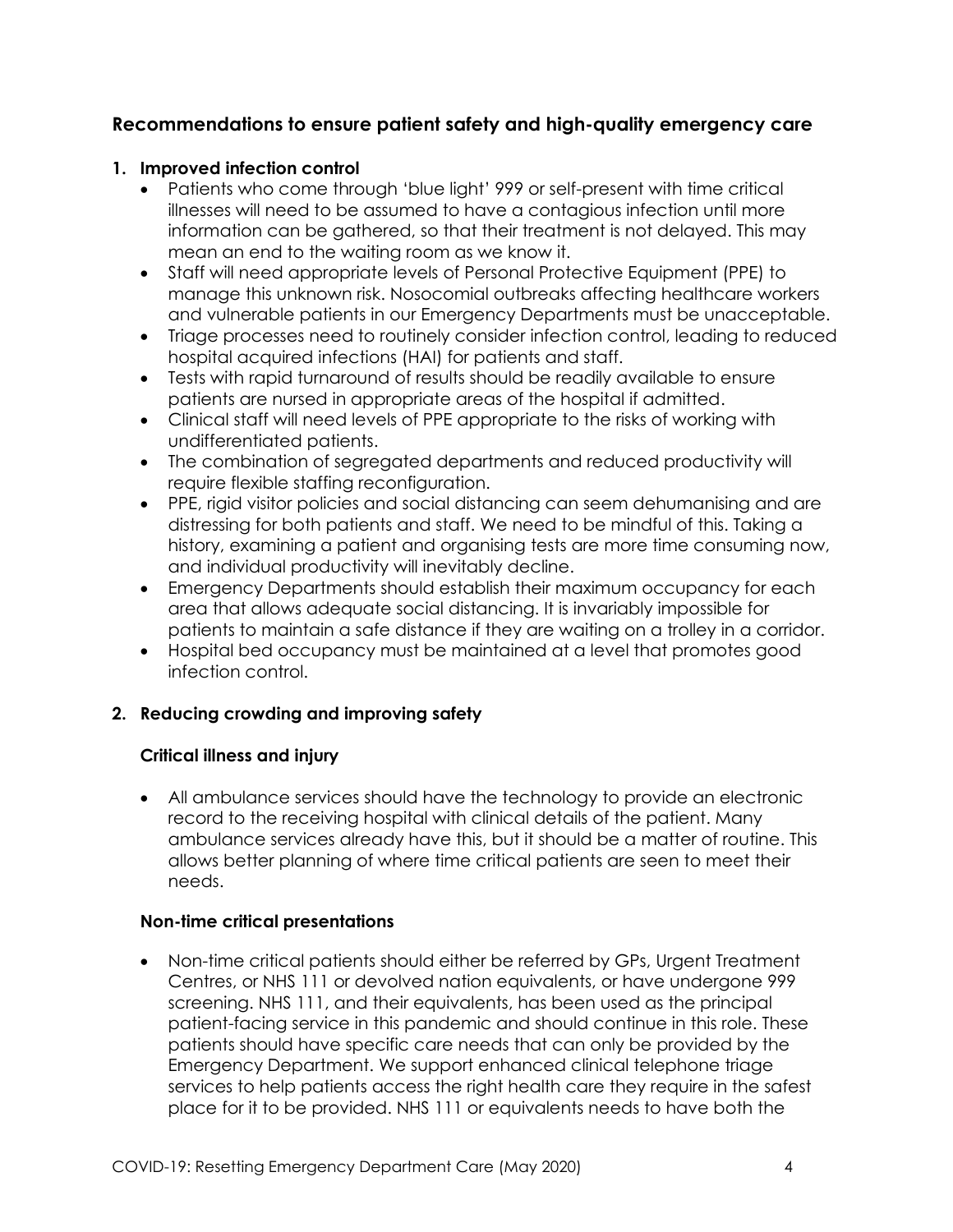capacity and clinical capability to direct patients to the best care for their needs.

- NHS 111 and equivalents, needs to be better integrated with clinical systems, so that there is shared learning and governance.
- Transfer to, or advice to attend, hospital should be of clear benefit to the patient and should only occur if the patient requires expertise, diagnostics, technology or treatment available in the hospital that cannot be provided elsewhere.
- Clinicians from all spheres of practice will need to become more involved in the urgent and emergency care pathway so that patients can receive early specialist opinions when the patient needs it, and be moved on to the most appropriate facility more rapidly for definitive care.
- There is a need for the acceleration of programs aiming to deliver same day emergency care (SDEC) so that there are appropriate alternatives. This will both reduce admissions and improve access to the right care for patients from the outset of their clinical journey and reduce infection risk.
- Patients should be discharged as soon as they are medically fit therefore the positive reduction in the numbers of patients stranded in hospital must be maintained and the situation as was must never be allowed to occur again.

#### **3. Patients already under the care of specialist teams**

• Patients under active speciality care who present with a problem relating to that speciality should be managed through their existing specialist teams. This might include patients with post-operative problems, or complications of their disease or its treatment. Attendance at the emergency department for just advice from specialty teams should not occur.

#### **4. Physical Emergency Department redesign**

- The COVID-19 pandemic has demonstrated how flexible and nimble Emergency Medicine teams can be, but there is now a need to consolidate their efforts into sustainable long-term solutions. In some cases, this will mean continuing with current adaptations, while others will need physical redesign and rebuild to keep patients and staff safe.
- Emergency Departments need to remain segregated to reduce the risk of nosocomial infections from COVID-19 and other infections. This includes resuscitation facilities where the risks are highest because of aerosolisation.
- Emergency Departments need to have enough side rooms to protect patients who are at high risk of dying from nosocomial infection.